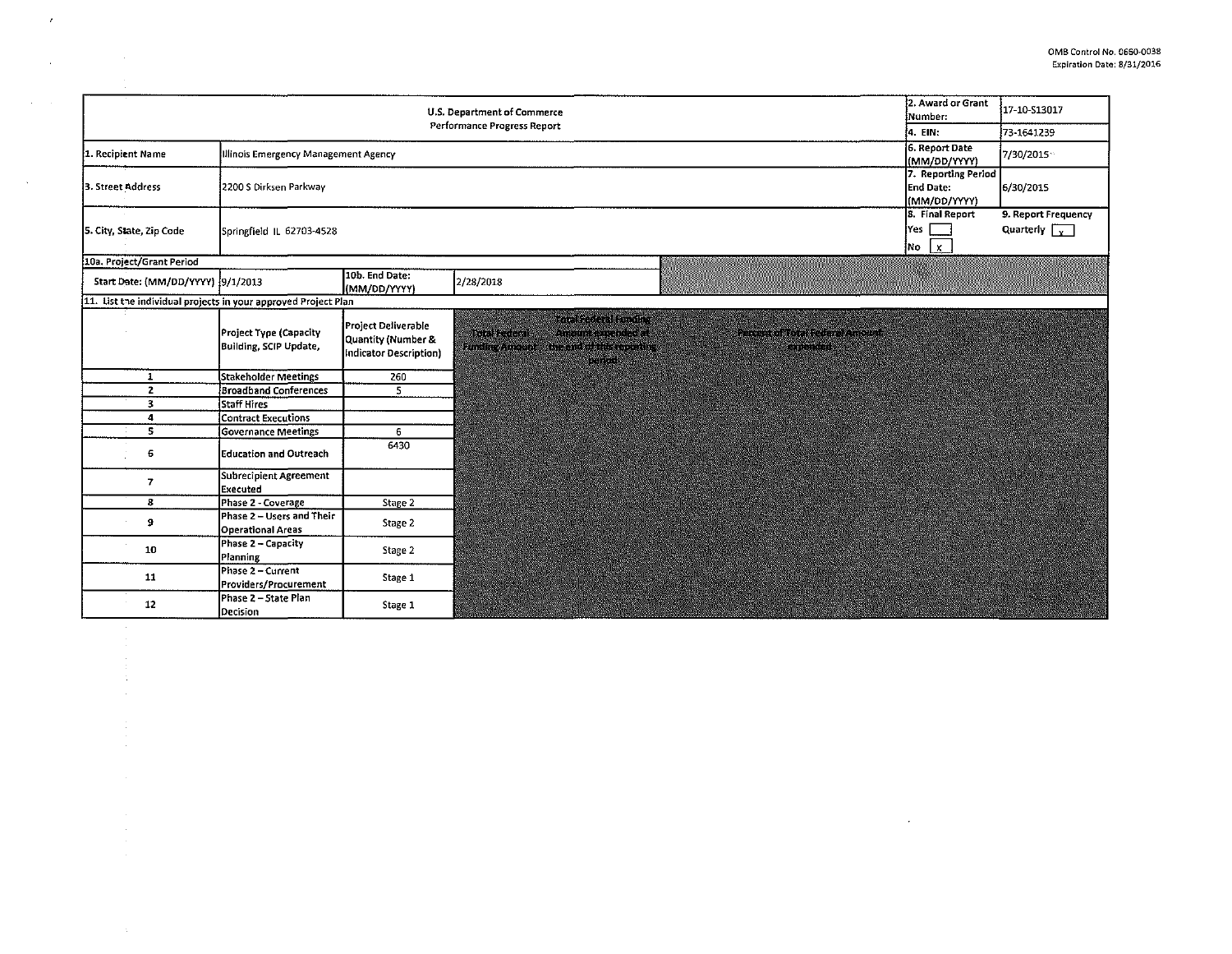| [11a. Describe your progress meeting each major activity/milestone approved in the Baseline Report for this project; any challenges or obstacles encountered and mitigation strategies you have employed; planned major        |
|--------------------------------------------------------------------------------------------------------------------------------------------------------------------------------------------------------------------------------|
| activities for the next quarter; and any additional project milestones or information. 11a. Milestone Activities:                                                                                                              |
| . The team is busy preparing for the Illinois First Initial Consultation most of June, UPDATE: Illinois held their first Initial Consultation in Springfield on July 14, 2015 with 66 stakeholders in attendance.              |
| . We have completed 80 County Outreach Planning Sessions with some counties holding multiple meetings. We continue Outreach with the remaining 22 Counties.                                                                    |
| . Continuing Education and Outreach attending various Public Safety Conferences and presenting FirstNet                                                                                                                        |
| • Phase II Activities                                                                                                                                                                                                          |
| o Hired a Data Analyst to assist with Phase II data collections.                                                                                                                                                               |
| o Looking through data the State already collects and retrofit into useable form for FirstNet - This will help determine Coverage Needs as well As User and Operations Area                                                    |
| o Use/Leverage MDST - This will drive how Data is used today for Capacity Planning                                                                                                                                             |
| o Push out Surveys to collect Data to fill in holes we may identify – This will drive how Data is used tomorrow today for Capacity Planning                                                                                    |
| o We are on track to meeting Sept 30 Deadline for Data Collection Needs                                                                                                                                                        |
| Describe your progress meeting each major activity/milestone approved in the Baseline Report for this project; any challenges or obstacles encountered and mitigation strategies you have employed; planned major activities f |
| {the next quarter; and any additional project milestones or information.                                                                                                                                                       |
| Activities April 1 - June 30 2015                                                                                                                                                                                              |
| • Meeting with Director Schenkel Chicago - April 6 - 5 people                                                                                                                                                                  |
| • Broadband Conference Reston VA with FirstNet – April 14 - 16 - Sent 3 Staff                                                                                                                                                  |
| - ILEAS Conference - 3 Presentations - April 27 - Springfield - 45 people for 3 hours                                                                                                                                          |
| • IESMA Conference - 1 Presentation - April 30 - Springfield - 14 people for 2 hours                                                                                                                                           |
| • Minnesota Interoperable Broadband Conference - April 29 - St. Cloud Minnesota - Sent 1 Staff                                                                                                                                 |
| • APCO Broadband Summit – May 6 – Washington DC - Sent 1 Staff                                                                                                                                                                 |
| • Stakeholder meeting with new Chief Financial Officer - May 6 - Chicago - 3 people                                                                                                                                            |
| • Cook County FirstNet Planning, Session - May 18 - Glenview - 9 people for 2 hours                                                                                                                                            |
| . Cook County FirstNet Planning Session - May 19 - Tinley Park - 10 people for 2 hours                                                                                                                                         |
| ∙ Cook County FirstNet Planning  Session – May 19 – Westchester – 24 people for 2 hours                                                                                                                                        |
| STARCOM21 Oversight Committee Stakeholder meeting - Springfield                                                                                                                                                                |
| • Regional Emergency Communications Coord Working Group - May 26 - Aurora                                                                                                                                                      |
| • Lake County FirstNet Planning Session @ Grayslake-June 2 - 20 people for 2 hours                                                                                                                                             |
| • Illinois ∓elecommunications Assoc Conference — June 9 — 119 people for 1.25 hours                                                                                                                                            |
| • Illinois Public Health Assoc Conference – June 17 – 12 people for 1 hour                                                                                                                                                     |
| • Auxillary Meetings                                                                                                                                                                                                           |
| Listen in on FirstNet Board meetings                                                                                                                                                                                           |
| Monthly Meetings with Region V PSBN (Apr & May)                                                                                                                                                                                |
| <b>FirstNet Programmatic Update Sessions</b>                                                                                                                                                                                   |
| - Monthly (3)                                                                                                                                                                                                                  |
| • Quarterly (1)                                                                                                                                                                                                                |
| <b>Governance Meetings</b>                                                                                                                                                                                                     |
| Illinois Terrorism Task Force Public Safety Broadband Task Force Monthly Meetings (Apr, May & June)                                                                                                                            |
| Statewide Interoperability Executive Committee (SIEC) Monthly Meetings (Apr, May & June)                                                                                                                                       |
| <b>Broadband Deployment Council Quarterly meetings (?)</b>                                                                                                                                                                     |
| Leadership Meetings                                                                                                                                                                                                            |
| Weekly Core Team Project Calls+A1:J25                                                                                                                                                                                          |
|                                                                                                                                                                                                                                |
|                                                                                                                                                                                                                                |
|                                                                                                                                                                                                                                |

FirstNet Cutreach Continues; We are on track to visiting all our targeted associations as well as state level organization conferences. Local outreach is complete for the moment but we will continue to outreach engagements requested; We are in the process of updating our FirstNet Project Plan; The main focus this quarter has been shifting from Outreach to data collection and Analysis (known as SLIGP Phase II); We have also prepared detailed the various NTIA Request for Comments as it relates to Defining emergency Responders for FirstNet as well as Further Proposed Interpretations of some technical language as part of the Middle Class Tax Relief and Job Creati 2012; Lastly the Illinois team is preparing for "Initial Consultation Meeting" with FirstNet and illinois Emergency Respnonse Stakeholders for July 14 in Springfield Illinois. Preparing for Comments on the DRAFT RFP.

 $\sim$ 

11b. If the project team anticipates requesting any changes to the approved Baseline Report in the next quarter, describe those below. Note that any substantive changes to the Baseline Report must be approved by the Department of Commerce before implementation.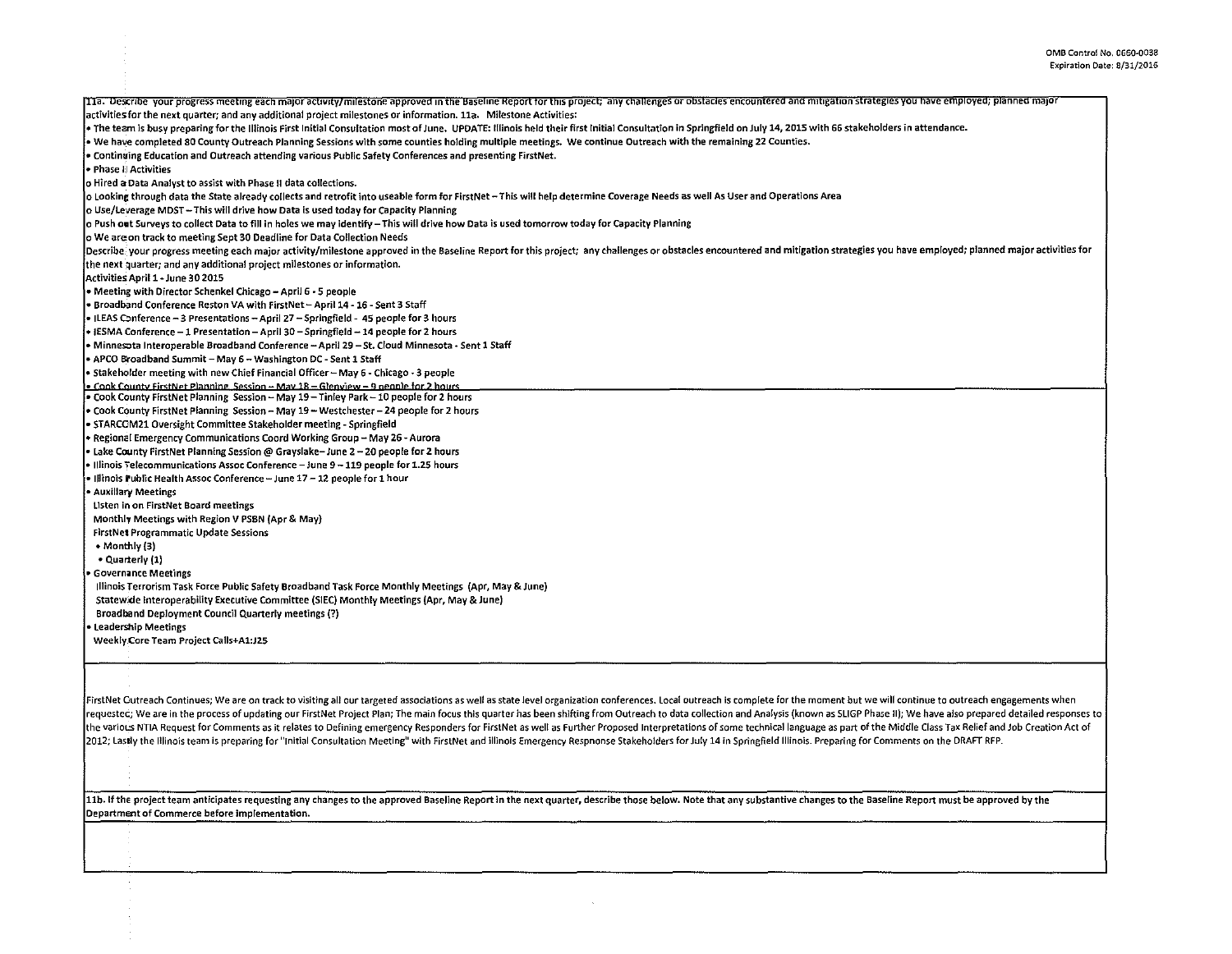$\sim$ 

| 11c. Provide any other information that would be useful to NTIA as it assesses this project's progress.                                                    |                                                                                                                                                                                                                                                                                                    |  |                                                                                                                                          |                      |                               |                   |                 |                                         |                                          |  |
|------------------------------------------------------------------------------------------------------------------------------------------------------------|----------------------------------------------------------------------------------------------------------------------------------------------------------------------------------------------------------------------------------------------------------------------------------------------------|--|------------------------------------------------------------------------------------------------------------------------------------------|----------------------|-------------------------------|-------------------|-----------------|-----------------------------------------|------------------------------------------|--|
| . Illinois FirstNet Website http://www.illinois.gov/firstnet is operational and updatec                                                                    |                                                                                                                                                                                                                                                                                                    |  |                                                                                                                                          |                      |                               |                   |                 |                                         |                                          |  |
| . Mailing Quarterly Illinois FirstNet Newsletters for Stakeholders                                                                                         |                                                                                                                                                                                                                                                                                                    |  |                                                                                                                                          |                      |                               |                   |                 |                                         |                                          |  |
| • Weekly Staff Meetings with Illinois FirstNet team and Monthly meetings                                                                                   |                                                                                                                                                                                                                                                                                                    |  |                                                                                                                                          |                      |                               |                   |                 |                                         |                                          |  |
| . Local Outreach is complete and continuing Education and Outreach when requested and presenting at various Public Safety Conferences.                     |                                                                                                                                                                                                                                                                                                    |  |                                                                                                                                          |                      |                               |                   |                 |                                         |                                          |  |
| . Prepared detailed responses to the various NTIA Request for Comments as it relates to defining emergency responders for FirstNet.                        |                                                                                                                                                                                                                                                                                                    |  |                                                                                                                                          |                      |                               |                   |                 |                                         |                                          |  |
|                                                                                                                                                            |                                                                                                                                                                                                                                                                                                    |  |                                                                                                                                          |                      |                               |                   |                 |                                         |                                          |  |
| 11d. Describe any success stories or best practices you have identified. Please be as specific as possible.                                                |                                                                                                                                                                                                                                                                                                    |  |                                                                                                                                          |                      |                               |                   |                 |                                         |                                          |  |
| • Engaging with the Electric and Telephone cooperatives continues                                                                                          |                                                                                                                                                                                                                                                                                                    |  |                                                                                                                                          |                      |                               |                   |                 |                                         |                                          |  |
| . Engaging with the IL Universities and Carriers about public/private Partnerships                                                                         |                                                                                                                                                                                                                                                                                                    |  |                                                                                                                                          |                      |                               |                   |                 |                                         |                                          |  |
| • Leadership Support                                                                                                                                       |                                                                                                                                                                                                                                                                                                    |  |                                                                                                                                          |                      |                               |                   |                 |                                         |                                          |  |
| 12. Personnel                                                                                                                                              |                                                                                                                                                                                                                                                                                                    |  |                                                                                                                                          |                      |                               |                   |                 |                                         |                                          |  |
| 12a. If the project is not fully staffed, describe how any lack of staffing may impact the project's time line and when the project will be fully staffed. |                                                                                                                                                                                                                                                                                                    |  |                                                                                                                                          |                      |                               |                   |                 |                                         |                                          |  |
|                                                                                                                                                            |                                                                                                                                                                                                                                                                                                    |  |                                                                                                                                          |                      |                               |                   |                 |                                         |                                          |  |
|                                                                                                                                                            |                                                                                                                                                                                                                                                                                                    |  |                                                                                                                                          |                      |                               |                   |                 |                                         |                                          |  |
| 12b. Stating Table                                                                                                                                         |                                                                                                                                                                                                                                                                                                    |  |                                                                                                                                          |                      |                               |                   |                 |                                         |                                          |  |
| Job Title                                                                                                                                                  | FTE%                                                                                                                                                                                                                                                                                               |  | Project (s) Assigned<br>Change                                                                                                           |                      |                               |                   |                 |                                         |                                          |  |
| Grant Program Manager-Bob                                                                                                                                  |                                                                                                                                                                                                                                                                                                    |  | Point of Contact for State Administrative Agency (Illinois Emergency Management Agency) and Liaison with National Telecommunications and |                      |                               |                   |                 |                                         |                                          |  |
| Evans                                                                                                                                                      | 75                                                                                                                                                                                                                                                                                                 |  | Information Administration (NTIA)                                                                                                        |                      |                               |                   |                 |                                         |                                          |  |
|                                                                                                                                                            |                                                                                                                                                                                                                                                                                                    |  |                                                                                                                                          |                      |                               |                   |                 |                                         |                                          |  |
|                                                                                                                                                            |                                                                                                                                                                                                                                                                                                    |  |                                                                                                                                          |                      |                               |                   |                 |                                         |                                          |  |
|                                                                                                                                                            |                                                                                                                                                                                                                                                                                                    |  |                                                                                                                                          |                      |                               |                   |                 |                                         |                                          |  |
|                                                                                                                                                            |                                                                                                                                                                                                                                                                                                    |  |                                                                                                                                          |                      |                               |                   |                 |                                         |                                          |  |
| 13. Subcontracts (Vendors and/or Subrecipients)                                                                                                            |                                                                                                                                                                                                                                                                                                    |  |                                                                                                                                          |                      |                               |                   |                 |                                         |                                          |  |
| 13a. Subcontracts Table - include all subcontractors. The totals from this table must equal the "Subcontracts Total" in Question 14f.                      |                                                                                                                                                                                                                                                                                                    |  |                                                                                                                                          |                      |                               |                   |                 |                                         |                                          |  |
| Name                                                                                                                                                       | Subcontract Purpose                                                                                                                                                                                                                                                                                |  | Type<br>(Vendor/Subrec.)                                                                                                                 | RFP/RFQ Issued (Y/N) | Contract<br>Executed<br>(Y/N) | <b>Start Date</b> | <b>End Date</b> | <b>Total Federal Funds</b><br>Allocated | <b>Total Matching Funds</b><br>Allocated |  |
| Illinois Law Enforcement<br>Alarm System (ILEAS)                                                                                                           | 80% of SWIC (Joe Galvin) time dedicated to SLIGP,<br>Technical System Architect (Bill Springer), Data<br>Analyst (Dan Meske), Grant and Travel coordinator<br>(Lori Bell) personnel, travel, statewide and regional<br>conferences, meeting expenses, printing, office<br>supplies, technology and |  | Sub-recipient                                                                                                                            | Y                    | Y                             | 9/10/2013         | 3/31/2016       | \$822,513.76                            | \$0.00                                   |  |
| $\sim$                                                                                                                                                     | management/administration                                                                                                                                                                                                                                                                          |  |                                                                                                                                          |                      |                               |                   |                 |                                         |                                          |  |
|                                                                                                                                                            |                                                                                                                                                                                                                                                                                                    |  |                                                                                                                                          |                      |                               |                   |                 |                                         |                                          |  |
| 13b. Describe any challenges encountered with vendors and/or subrecipients.                                                                                |                                                                                                                                                                                                                                                                                                    |  |                                                                                                                                          |                      |                               |                   |                 |                                         |                                          |  |
|                                                                                                                                                            |                                                                                                                                                                                                                                                                                                    |  |                                                                                                                                          |                      |                               |                   |                 |                                         |                                          |  |
| None to report this quarter                                                                                                                                |                                                                                                                                                                                                                                                                                                    |  |                                                                                                                                          |                      |                               |                   |                 |                                         |                                          |  |

 $\sim 10^7$ 

 $\sim$ 

 $\bullet$